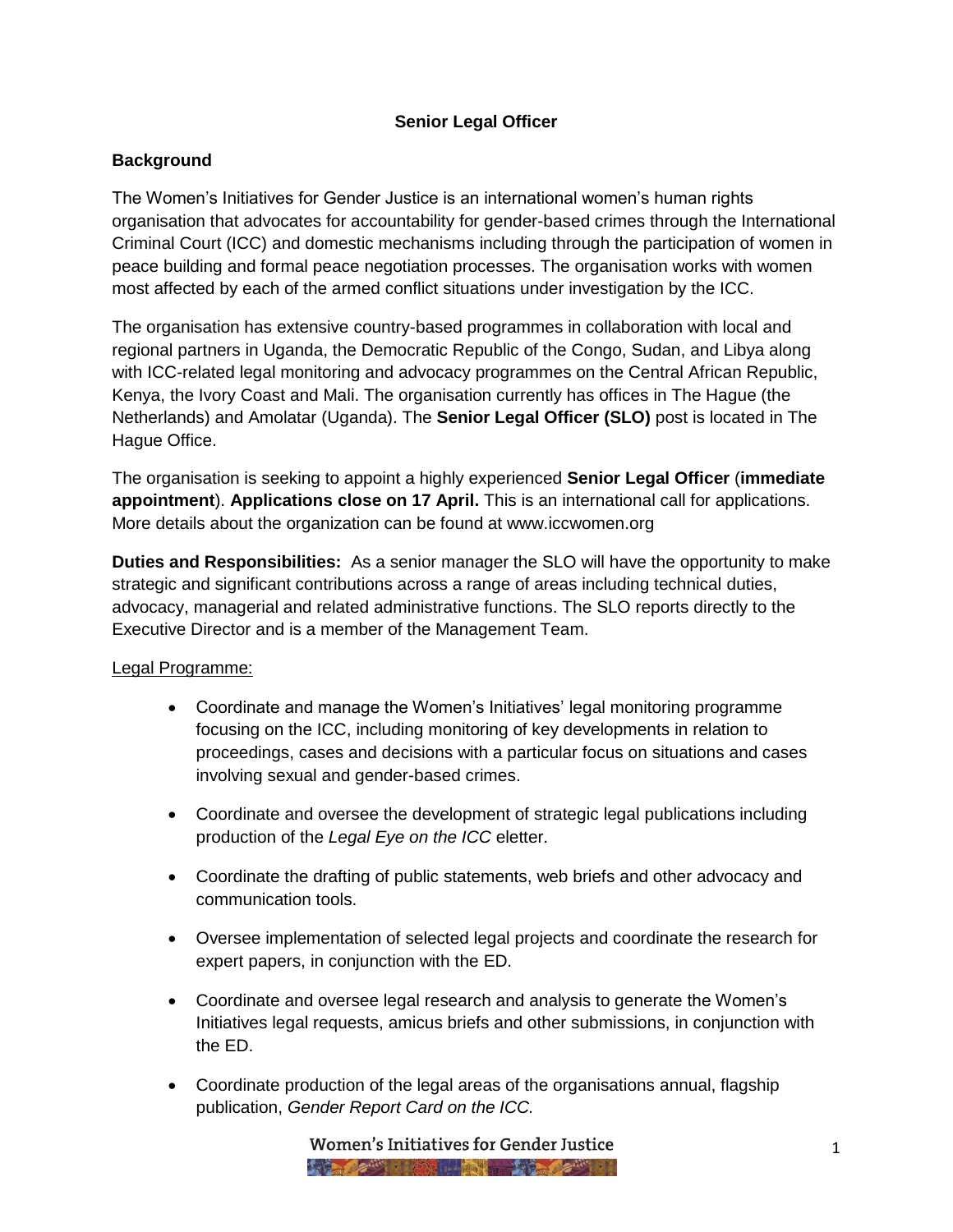- Contribute to and engage with campaigns, advocacy programmes and related strategies undertaken by the Women's Initiatives that serve the overall mandate of the organisation.
- Provide support for in-country programmes, partners, events and workshops, as requested.

# External Relations

- Contribute to the relevant Monitoring and Evaluation reporting streams.
- Support the representation and advocacy agenda of the Women's Initiatives in networks of which the organisation is a member, as well as at selected conferences and venues as relevant.
- Provide well-developed material on the progress and activities of the legal team for Board reports as well as donor reports and funding proposals.

### Management

- Manage and provide coaching for the Legal Officer, Associate Legal Officer, and legal interns as well as the implementation of annual staff performance appraisals and the identification of staff development needs and opportunities.
- Coordinate, oversee and assess the work of externally-based legal monitors.
- Manage legal team meetings, monitor implementation of individual and team work plans.
- Participate in the evaluation, strategic planning and priority setting processes of the organisation.
- Coordinate, with the ED and relevant staff, legal team recruitments, including ongoing structural analysis/change management and implications for the legal team.
- Manage the financial and budgetary aspects of the legal team as needed, in conjunction with relevant senior managers and finance staff.

# **Qualifications and Experience**

- Law degree required and advanced university degree preferred, with at least 10 years of professional experience relevant to this post among the following areas: domestic or international criminal law, international humanitarian law, or international human rights law.
- Demonstrated experience in both gender and legal analysis with the ability to absorb and analyze material quickly to prioritize focus areas and relevance.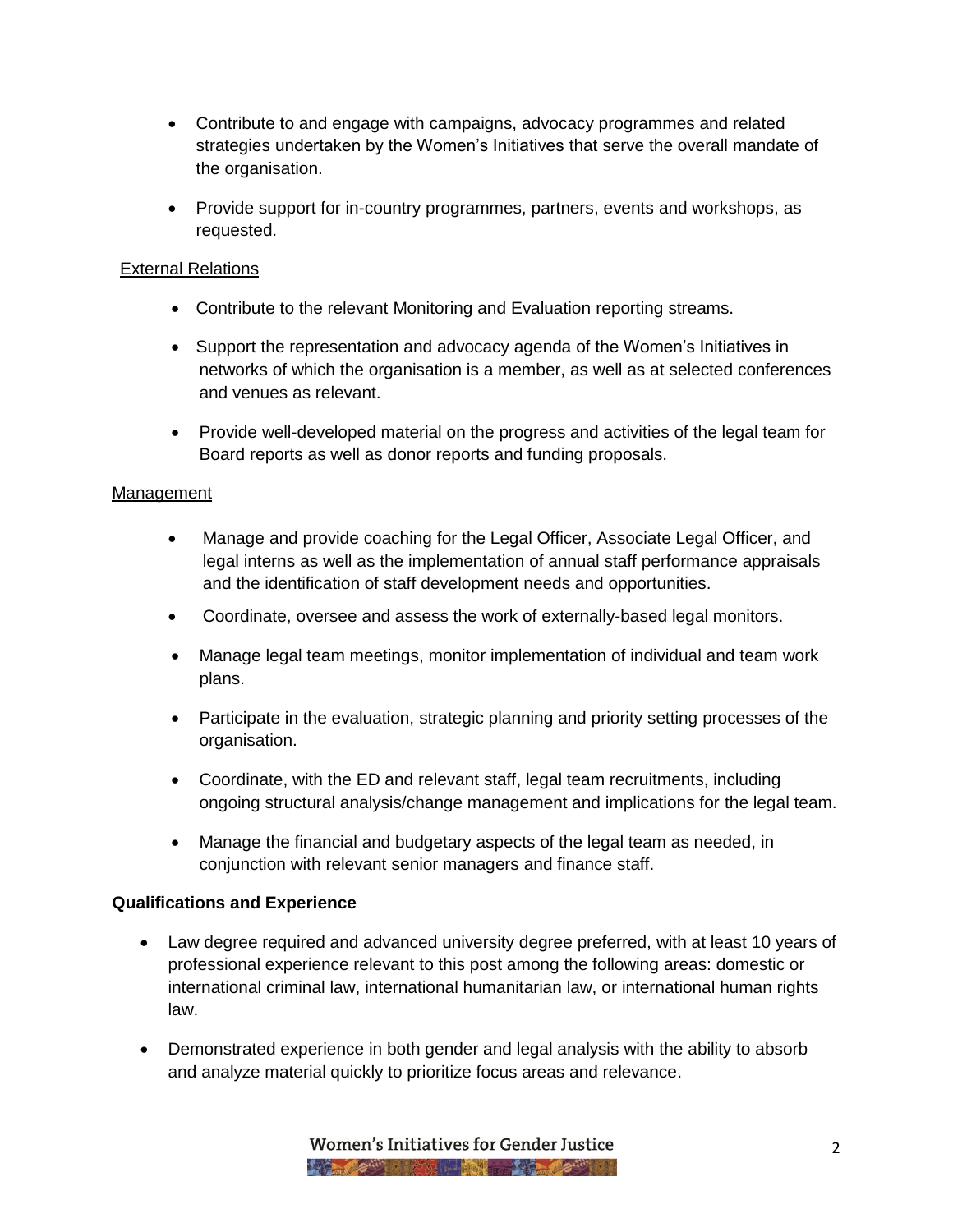- Extensive experience working at either national or international levels including within legal institutions, as well as experience working in the NGO sector.
- Demonstrated management skills with significant experience in a mid-to-senior level management position.
- Advanced advocacy skills and experience identifying and crafting advocacy messages and strategies relevant to this post.
- Strong awareness of and commitment to the Rome Statute of the International Criminal Court with related knowledge of Elements of Crimes and the Rules of Procedure and Evidence at the ICC or another international criminal tribunal/court.
- Highly developed legal research, writing and editorial skills with experience in developing high quality material suitable for publication.
- Excellent integrated communication skills: spoken/representation and effective interpersonal skills with the proven ability to establish and maintain positive working relationships across diverse partnerships, colleagues and actors.
- Extremely attentive to accuracy and detail, highly organized with demonstrated ability to work well under pressure regarding deadlines, workload and unexpected developments.
- Ability, willingness and flexibility to travel and respond to a range of environments.
- Able to work with and model integrity, openness and action to feedback and direction with required sound judgment.
- Demonstrated experience in contributing to institutional development streams including strategic planning and monitoring and evaluation programmes.
- Highly advanced computer literacy skills, experience with social media also an asset.

**Languages:** Excellence in written and spoken English is essential. Knowledge of French and/or Arabic would be considered an asset, but is not required.

**Remuneration:** This is a full time post with a competitive salary package and entitlements. A relocation allowance is provided as well as an airfare to The Hague from the country of residence. Work visa and residency documentation and related expenses will be coordinated and provided by the organisation.

### **How to apply: Closing date 1800h/6pm (The Hague), Friday, 17 April, 2015.**

**Please send:** • A curriculum vitae • A one-two page cover letter describing your relevant experience and suitability for the post • the names and contact details of three referees.

Apply to: [hr@iccwomen.org](mailto:hr@iccwomen.org) with **subject line: SLO**